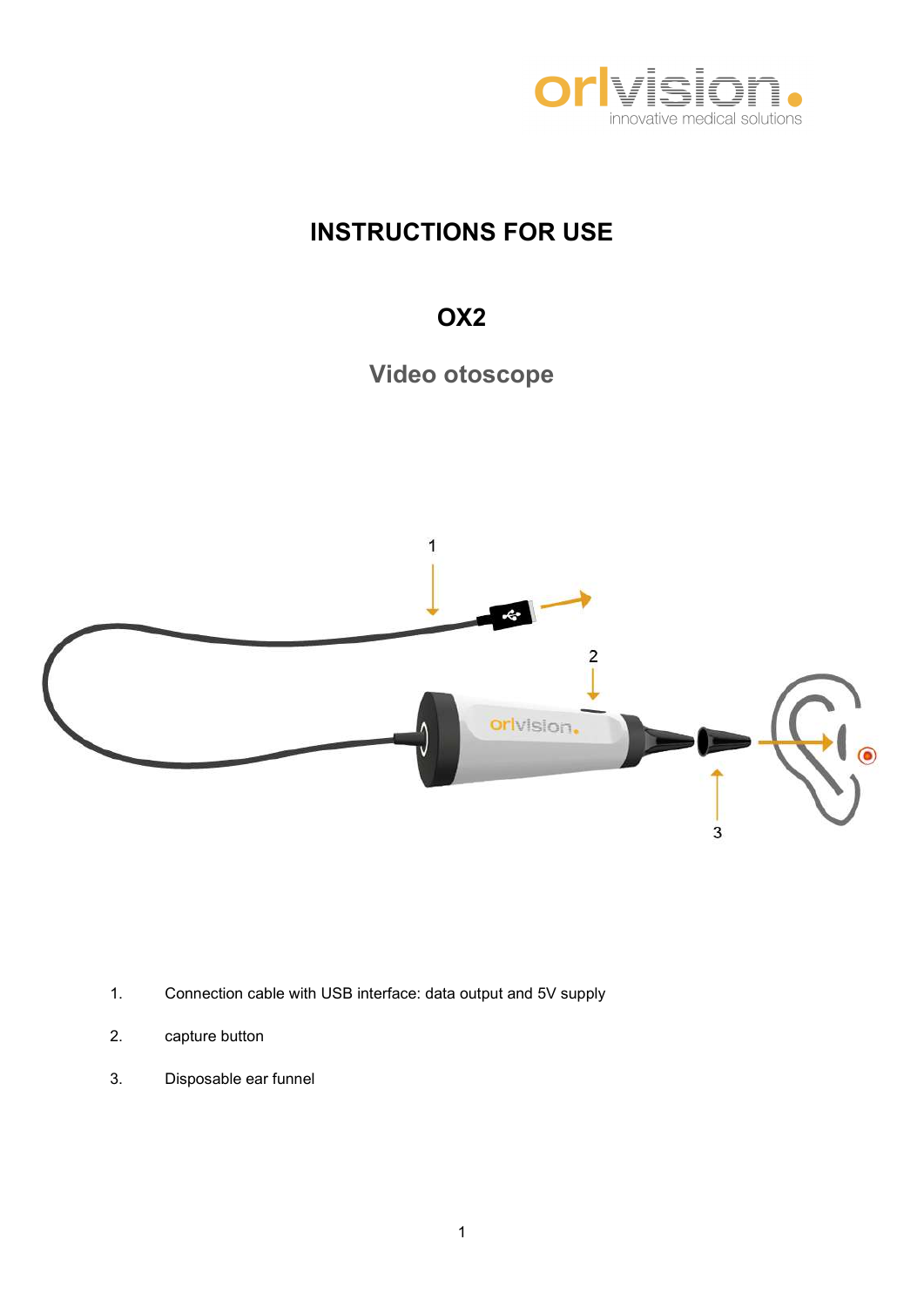# **Orlyision**

# **Content**

| 1            |      |  |  |  |
|--------------|------|--|--|--|
|              | 1.1  |  |  |  |
| 2            |      |  |  |  |
| 3            |      |  |  |  |
|              | 3.1  |  |  |  |
|              | 3.2  |  |  |  |
|              | 3.3  |  |  |  |
|              | 3.4  |  |  |  |
| 4            |      |  |  |  |
| 5            |      |  |  |  |
| 6            |      |  |  |  |
|              | 6.1  |  |  |  |
|              | 6.2  |  |  |  |
|              | 6.3  |  |  |  |
| $7^{\circ}$  |      |  |  |  |
|              | 7.1  |  |  |  |
| 8            |      |  |  |  |
| 9            |      |  |  |  |
| 10           |      |  |  |  |
|              | 10.1 |  |  |  |
| 10.2<br>10.3 |      |  |  |  |
|              |      |  |  |  |
|              | 10.4 |  |  |  |
|              | 10.5 |  |  |  |
| 11           |      |  |  |  |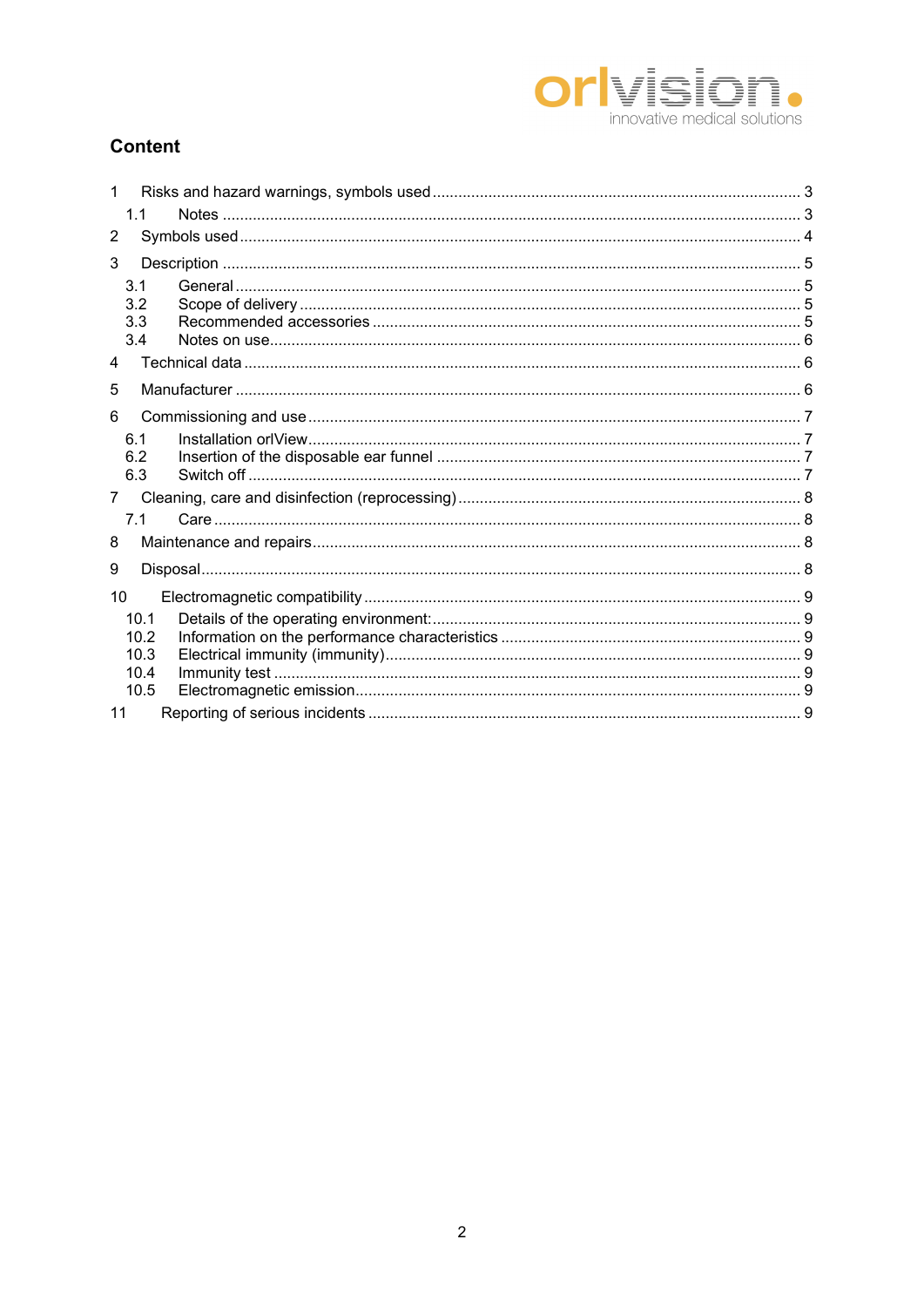

# 1 Risks and hazard warnings, symbols used

### 1.1 Notes



### Caution:

Only use the otoscope for its intended purpose, in accordance with medical regulations, in accordance with the generally recognised rules of technology and in accordance with the applicable occupational health and safety and accident prevention regulations.



Before using the otoscope, visually inspect it to ensure that it is in proper working order and condition. The otoscope is a high-quality precision-mechanical optical instrument; treat it with care.

# Caution:

Do not use the otoscope if it has defects that may endanger patients, users or third parties, such as sharp edges due to damage.



# Caution:

Before each use of the otoscope, make sure that the image is reproduced correctly by looking at a sample object.

# Caution:

Make sure that no stored images are played back on the screen when an examination is performed.



Avoid direct sunlight, X-rays, sudden sharp temperature changes or heating above 60 °C and mechanical stress such as hard impacts.



Do not look directly into the light emission of the light source. The energy of the light sources can cause eye damage.



During operation, the light emission tip can heat up to 10°C above ambient temperature.



For hygienic reasons, it is strongly recommended to use the otoscope only with the specified disposable ear funnels and to dispose of them after single use.



#### Caution:

Only use medically approved accessories, such as a medically approved PC (test mark 60601-1). Otherwise, the patient or user could be endangered in unfavourable patient or user in unfavourable cases. Follow the instructions in chapter 9.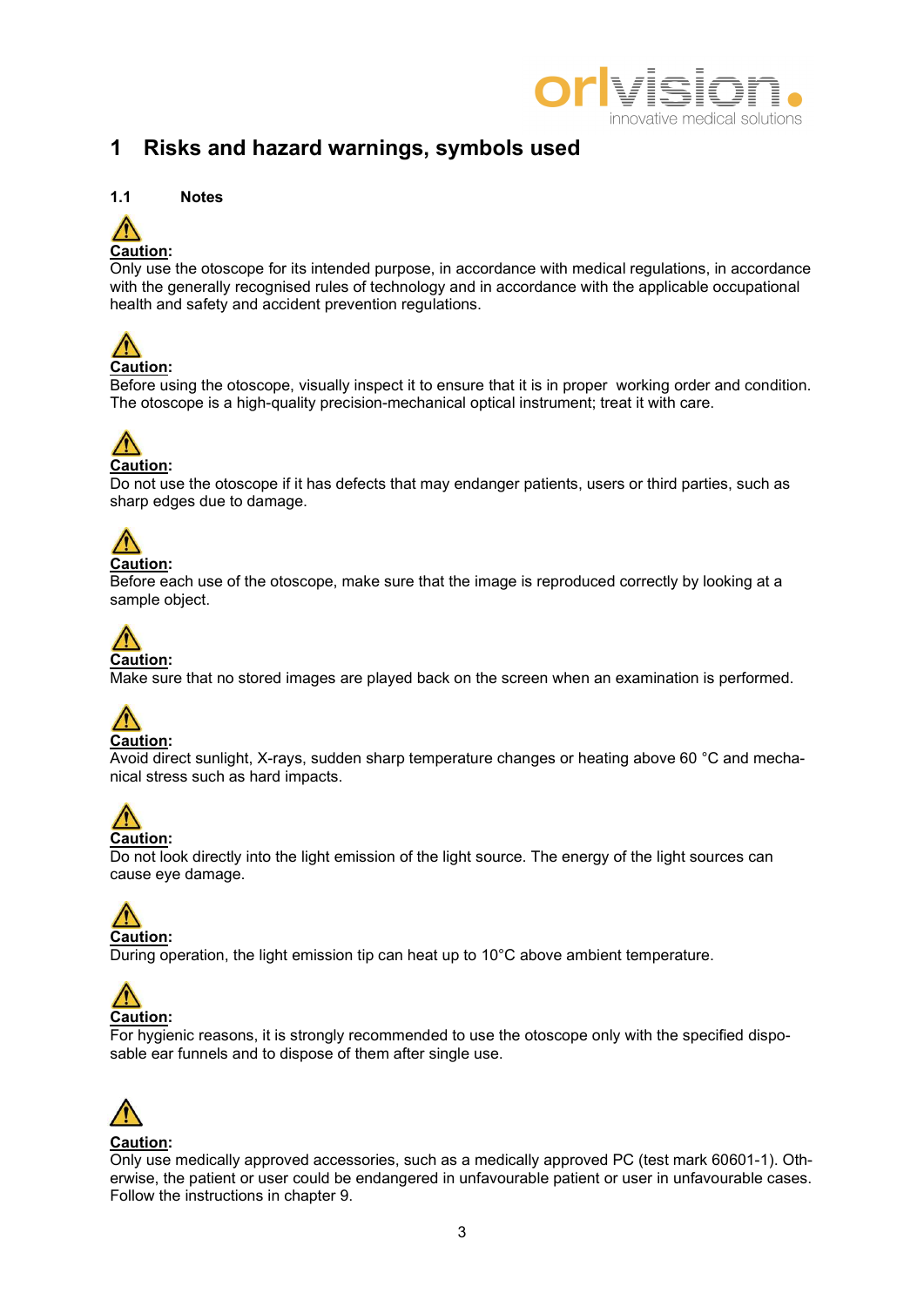

# $\sqrt{ }$

# Caution:

The operational safety and usability of the medical device depend not only on your skills but also on the care of the device. Regular cleaning and care are therefore necessary (see chapter Cleaning, care and disinfection).



#### Caution:

Qualified service and the use of original spare parts guarantee that the operational safety, usability and value of your medical device are maintained.

# 2 Symbols used

|           | On the type plate: Attention, follow instructions for use             |
|-----------|-----------------------------------------------------------------------|
| X         | Symbol for separate collection of electrical and electronic equipment |
|           | In the instructions for use: Caution, general danger area             |
| IP 65     | Unit is dust-tight and protected against water jets from any angle    |
| <b>MD</b> | Device is a medical device                                            |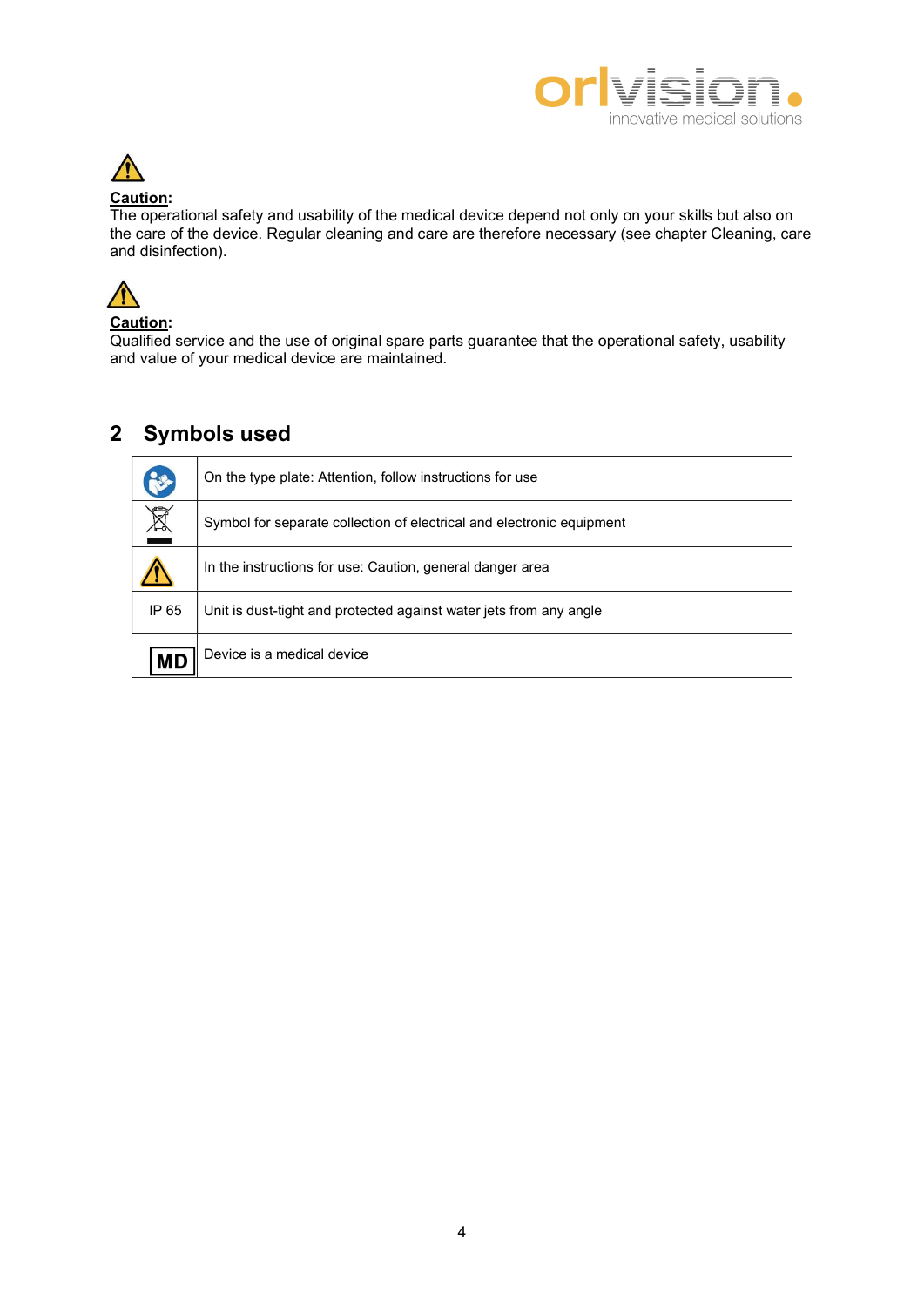

# 3 Description

#### 3.1 General

Otoscopes from orlvision GmbH (hereinafter referred to as orlvision) are high-quality medical products. They are used for examinations in human ear medicine. The otoscopes can be used to examine the external auditory canal. The examination regions can be displayed on high-resolution screens and the images can be stored. The otoscope is used exclusively in medical practices and clinics as well as in practices of audiologists and hearing aid acousticians.

At the distal end of the otoscope is the exit of a light guide that illuminates the observation region. An attached lens enables imaging at a viewing angle of 60°. The image captured in this way is recorded by a video camera, converted into an electrical signal and made available at the output of the otoscope as a digital USB signal. The light for illuminating the observation region is generated by an LED integrated in the otoscope. The end of the otoscope is formed by a detachable sleeve, which will be referred to as the disposable tip in the following.

Electrical power is supplied by connecting to a medical PC via the USB interface.

The supplied image display software orlView must be installed in advance, with which images and videos can be displayed and saved.



This is an electronic system that must be protected from penetrating moisture.

#### 3.2 Scope of delivery

Included in the scope of delivery are:

- Handpiece with disposable tip
- Bracket (can be used as table or wall bracket)
- **Instructions for use**
- Software / Viewer "orlView" on USB stick



Otoscope in the holder

#### 3.3 Recommended accessories

#### Disposable tip:

We recommend: Manufacturer Kirchner & Wilhelm GmbH + Co KG; type ear funnel grey. (optional Ø 2.5 mm order no.: 01.71212.002) or Ø 4.0 mm order no.: 01.71222.002).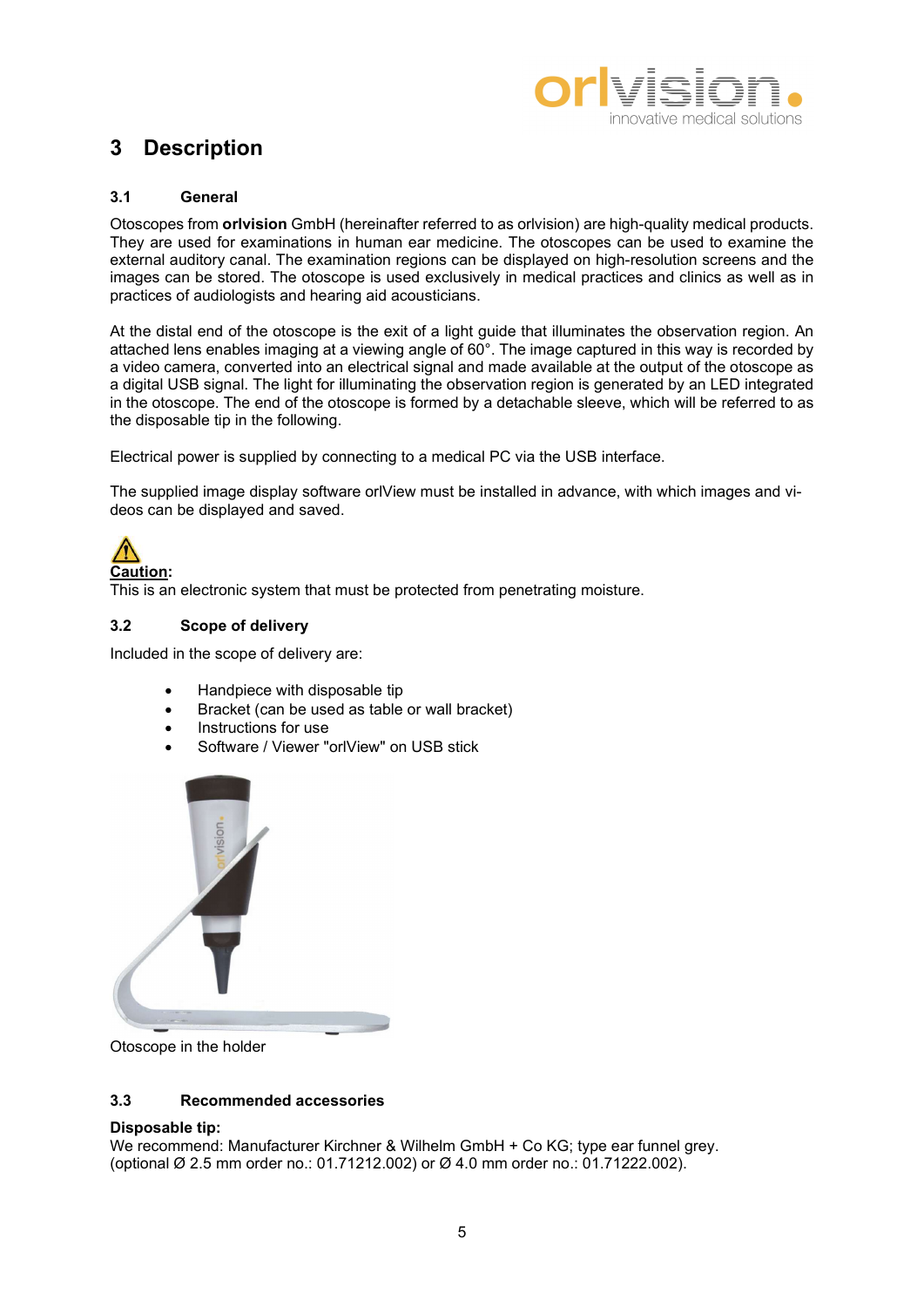

#### 3.4 Notes on use

These instructions for use explain how to operate the medical device safely, properly and effectively. operated. Please read the instructions for use carefully before putting the device into operation, starting with the chapter on risks and hazard warnings. Keep the instructions close to the device.

The instructions for use do not replace the corresponding basic medical and technical knowledge. The user may have to acquire such knowledge in special further training courses.

orlvision accepts no liability for diagnoses and interpretations of findings made using the medical devices you have purchased. The acquisition of medical expertise and its and their diagnostic and therapeutic consequences are the sole responsibility of the user of the medical device.

The otoscope may only be used by trained personnel who have been instructed in the handling of the device.

In particular, orlvision does not provide any guarantees should the otoscope be connected to another computer for image display.

| <b>Parameter</b>                                          | <b>Data</b>                    |  |
|-----------------------------------------------------------|--------------------------------|--|
| Focus area                                                | $5 - 25$ mm                    |  |
| Viewpoint                                                 | $90^{\circ}$                   |  |
| Diameter distal end                                       | 4.0 mm disposable ear funnel   |  |
| Total length                                              | 130 mm                         |  |
| Resolution in pixels                                      | 400 x 400                      |  |
| Lighting: LED                                             | Light guide                    |  |
| Power supply                                              | 5 V DC via USB                 |  |
| Power consumption without USB                             | max. 0.1 A                     |  |
| Interface                                                 | <b>USB 2.0</b>                 |  |
| Weight in g                                               | approx. 130 g                  |  |
| Risk class according to MPG                               | 1                              |  |
| Transport and storage temperature in ° Celsius            | $-10^{\circ}$ to $+70^{\circ}$ |  |
| Operating temperature in ° Celsius                        | $0^\circ$ to + 40 $^\circ$     |  |
| The distal end can warm up to 9°C above room temperature. |                                |  |
| Relative humidity                                         | 0 to 95%                       |  |
| Air pressure                                              | 950 to 1050 hPa                |  |
| Protection class against electric shock                   | Class II                       |  |
| Operating mode                                            | Continuous operation           |  |
| <b>Protection class</b>                                   | IP <sub>65</sub>               |  |

# 4 Technical data

# 5 Manufacturer

orlvision GmbH Gewerbestraße 17 D-35633 Lahnau

Tel.: +49(0) 64 41 67 92 98 - 0 Fax.: +49(0) 64 41 67 92 98-99 info@orlvision.de www.orlvision.de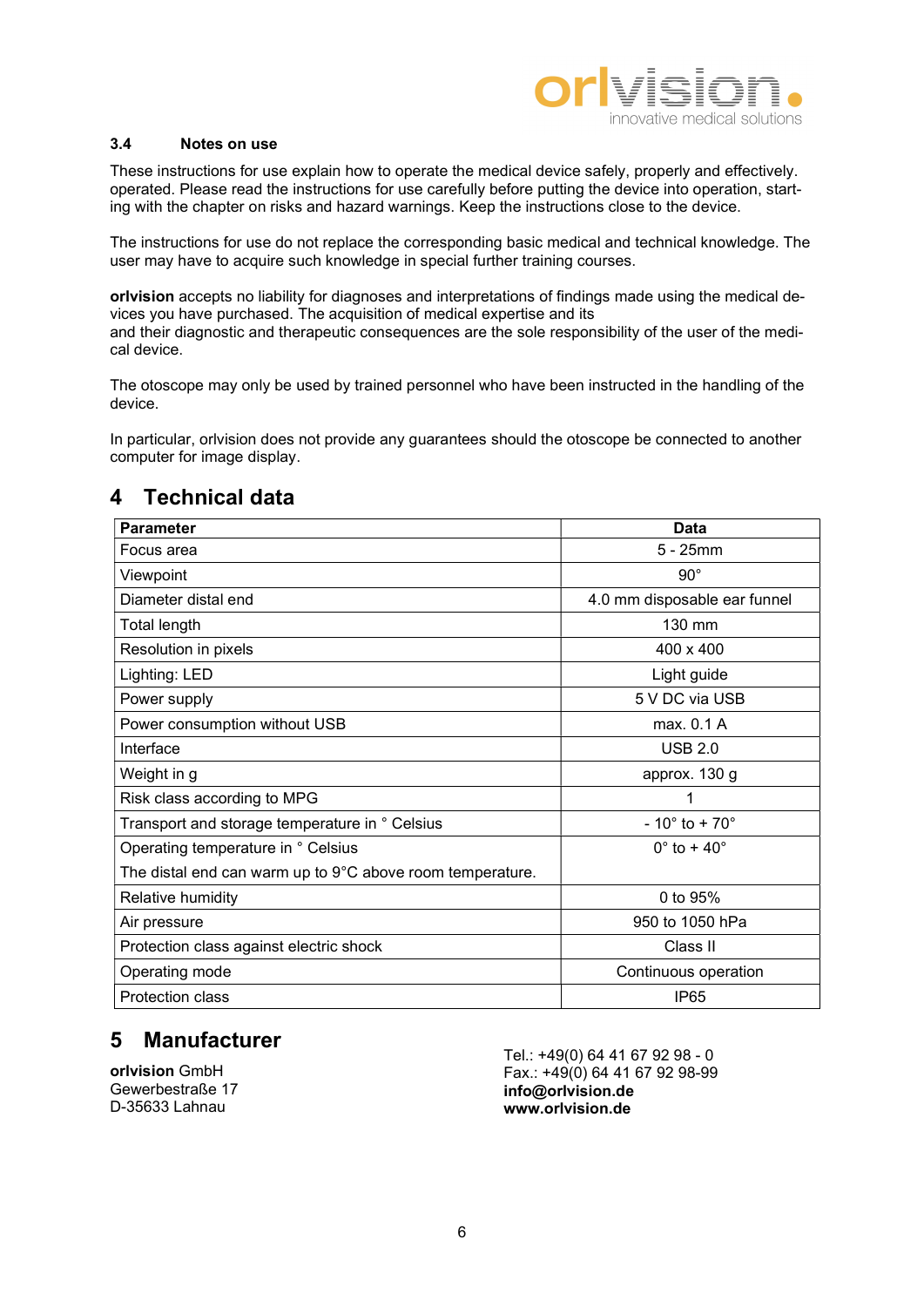

# 6 Commissioning and use

#### 6.1 Installation orlView

Use the supplied USB stick with a medical PC. Select the setup.exe file and follow the installation instructions on the screen. Select the otoscope for installation. For operation of the software, see separate instructions.

## 6.2 Insertion of the disposable ear funnel

# $\bigwedge$ Caution:

Carefully insert the disposable ear funnel into the outer ear. For hygienic reasons, never use the otoscope never use the otoscope without a disposable ear funnel attached.

After the examination, carefully withdraw the otoscope.

### 6.3 Switch off

After use, the otoscope must be disconnected from the medical PC. Afterwards the necessary cleaning and disinfection work must then be carried out. See chapter 7.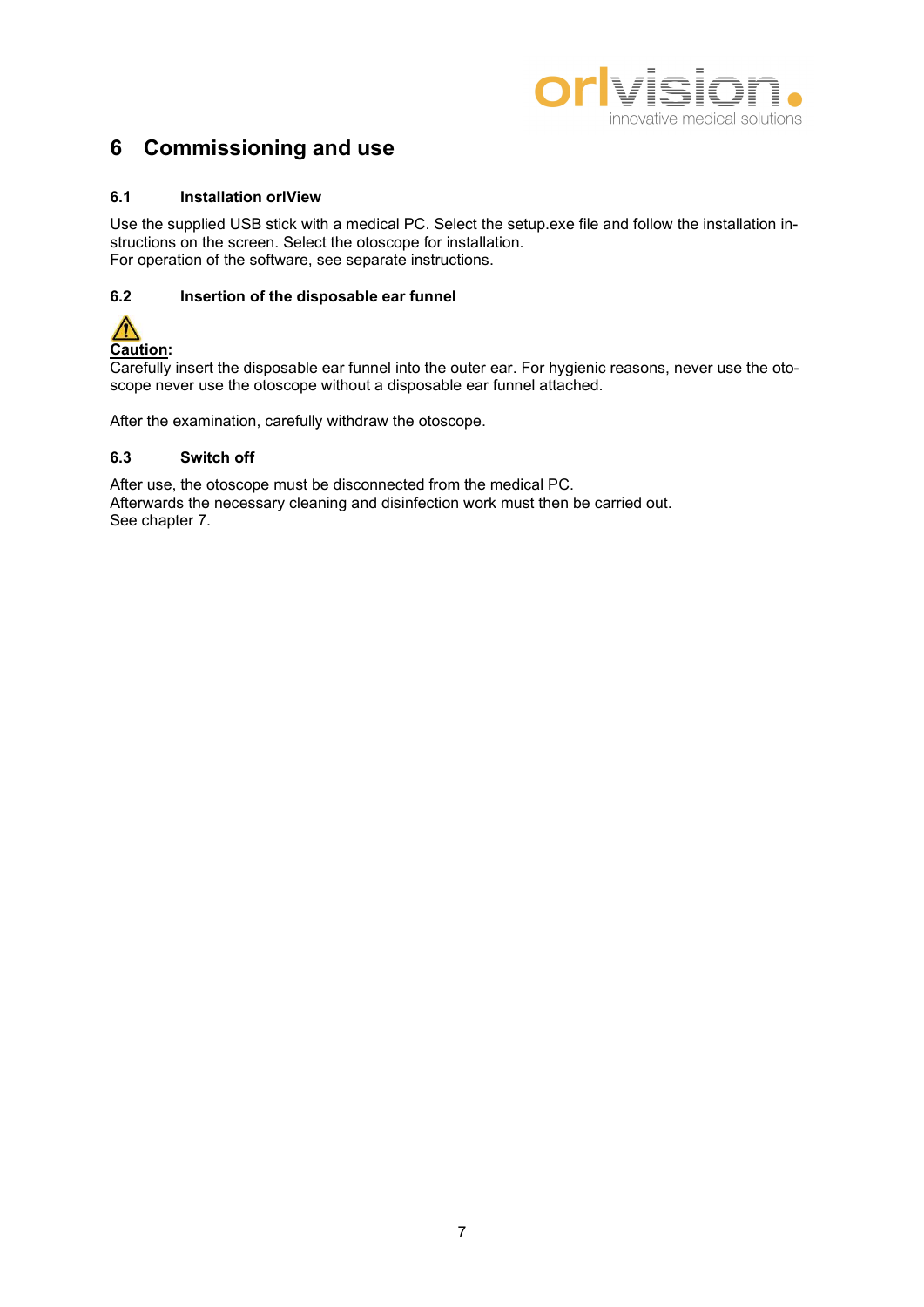

# 7 Cleaning, care and disinfection (reprocessing)



Permanent immersion of the otoscope in concentrated alcohol leads to irreversible deformations. If necessary, perform a short wipe disinfection. However, make absolutely sure that the alcohol can evaporate after the wipe disinfection.

## 7.1 Care

The otoscope is easy to care for. Apart from thorough cleaning and regular inspection for damage, no special care is required. The otoscope should be stored in a dry place and safely protected from dust.

# 8 Maintenance and repairs

The components of the otoscope are maintenance-free for their users. Repairs and maintenance work may only be carried out by the company **orlvision** or by specialist companies authorised by it. The company orlvision provides the authorised companies with all necessary product documentation.

#### Caution:

Unauthorised opening, repairing and alterations to the otoscope release the company orlvision from any liability for operational safety. During the warranty period, this will void any warranty claims.

# 9 Disposal



Environmentally friendly disposal according to EU Directive 2012/19/EU. The appliance contains electronic components. To prevent environmental risks or hazards due to improper disposal, the product, including the accessories, must be disposed of in accordance with the applicable EU directives 2012/19/EU. Disposal can be carried out by the manufacturer.

For this purpose, please send to the manufacturer at:

Orlvision GmbH, Gewerbestraße 17, D-35633 Lahnau. Disposal in household waste is prohibited.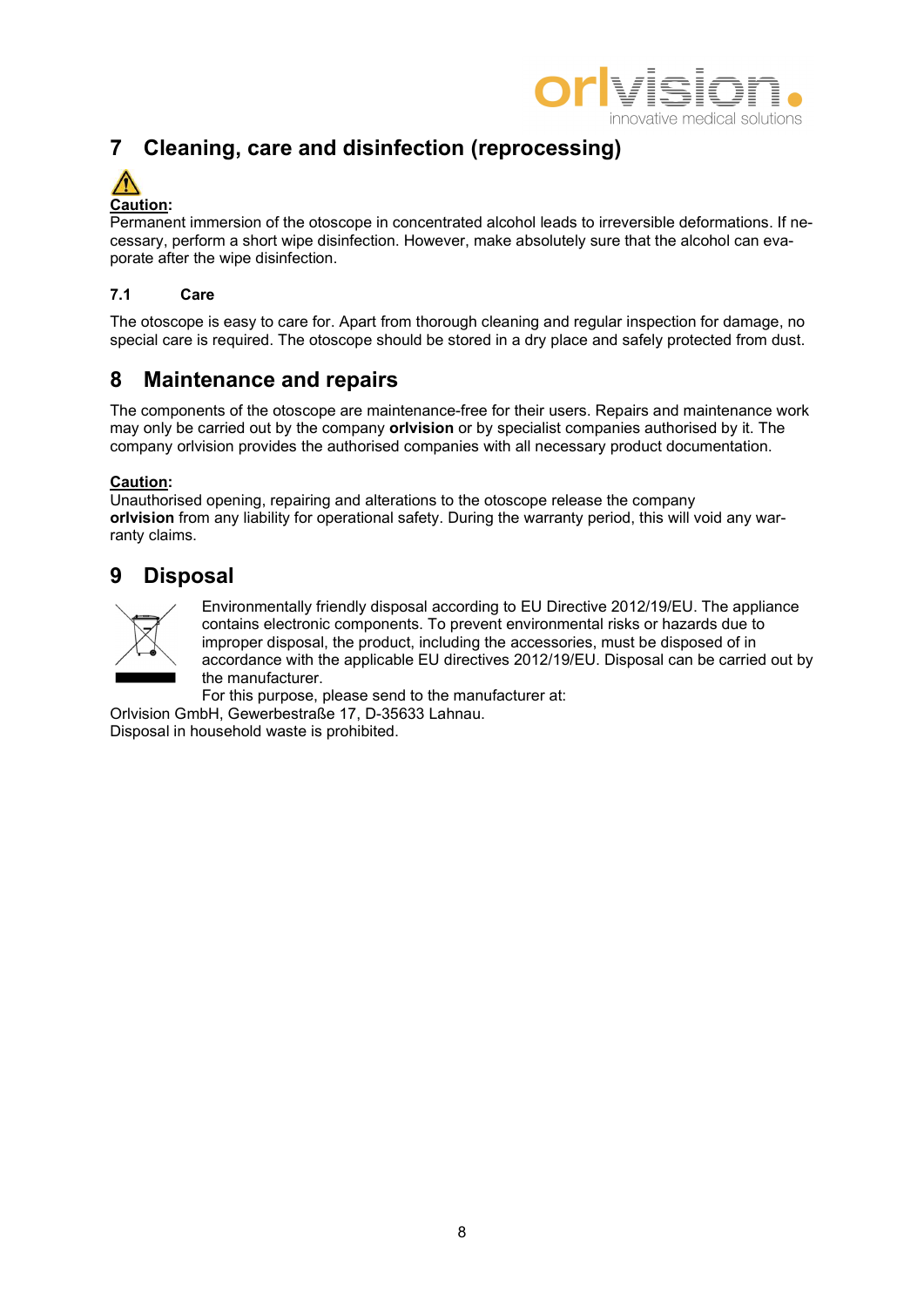# V innovative medical solutions

# 10 Electromagnetic compatibility

#### 10.1 Details of the operating environment:

The otoscope is intended for low-interference RF environments such as doctors' offices. No shielded location is required.

#### 10.2 Information on the performance characteristics

- Essential features of the otoscope are: Display of images of the examination region (middle ear). The image quality may be impaired if there is strong electromagnetic interference.
- Warning: Use of this unit immediately adjacent to other units or with other units stacked together should be avoided as this may cause interference.
- Cables, transformers and accessories that can be replaced without affecting the EMC: None
- Warning: The use of other accessories (especially PC) may lead to incorrect operation
- Warning: Portable communication (radio) equipment operating in close proximity may result in incorrect operation

#### 10.3 Electrical immunity (immunity)

| Static electricity discharge (ESD) according to EN 61000-4-2, level   +/- 8 kV Contact discharge |                           |
|--------------------------------------------------------------------------------------------------|---------------------------|
| according to EN 60601-1-2                                                                        | $+/- 15$ kV Air discharge |

#### 10.4 Immunity test

| Immunity to electromagnetic radiation according to<br>EN 61000-4-3, level according to<br>EN 60601-1-2<br>$f = 80$ MHz to 2.7 GHz | 10V/M; 3 V/m                     |
|-----------------------------------------------------------------------------------------------------------------------------------|----------------------------------|
| According to EN 60601-1-2 chapter 8.10; / PM, 18 Hz or 217 Hz<br>380 MHz - 5.8 GHz                                                | $9 - 28$ V/m                     |
| Conducted RF according to<br>EN 61000-4-6, level according to<br>EN 60601-1-2, 150 kHz - 80 MHz                                   | $3$ V/m<br>ISM frequencies 6 V/m |

#### 10.5 Electromagnetic emission

| HF interference emission (Radiated Emission) according to CISPR 11;<br>(level according to EN 55011; 30 MHz to 1 GHz) | Class B |
|-----------------------------------------------------------------------------------------------------------------------|---------|
| Conducted emission according to CISPR 11<br>(level according to EN 55011 with 150 kHz - 30 MHz)                       | Class B |

# 11 Reporting of serious incidents

All serious incidents related to this product shall be reported to the manufacturer and to the competent authority of the Member State in which the user and/or the patient is established.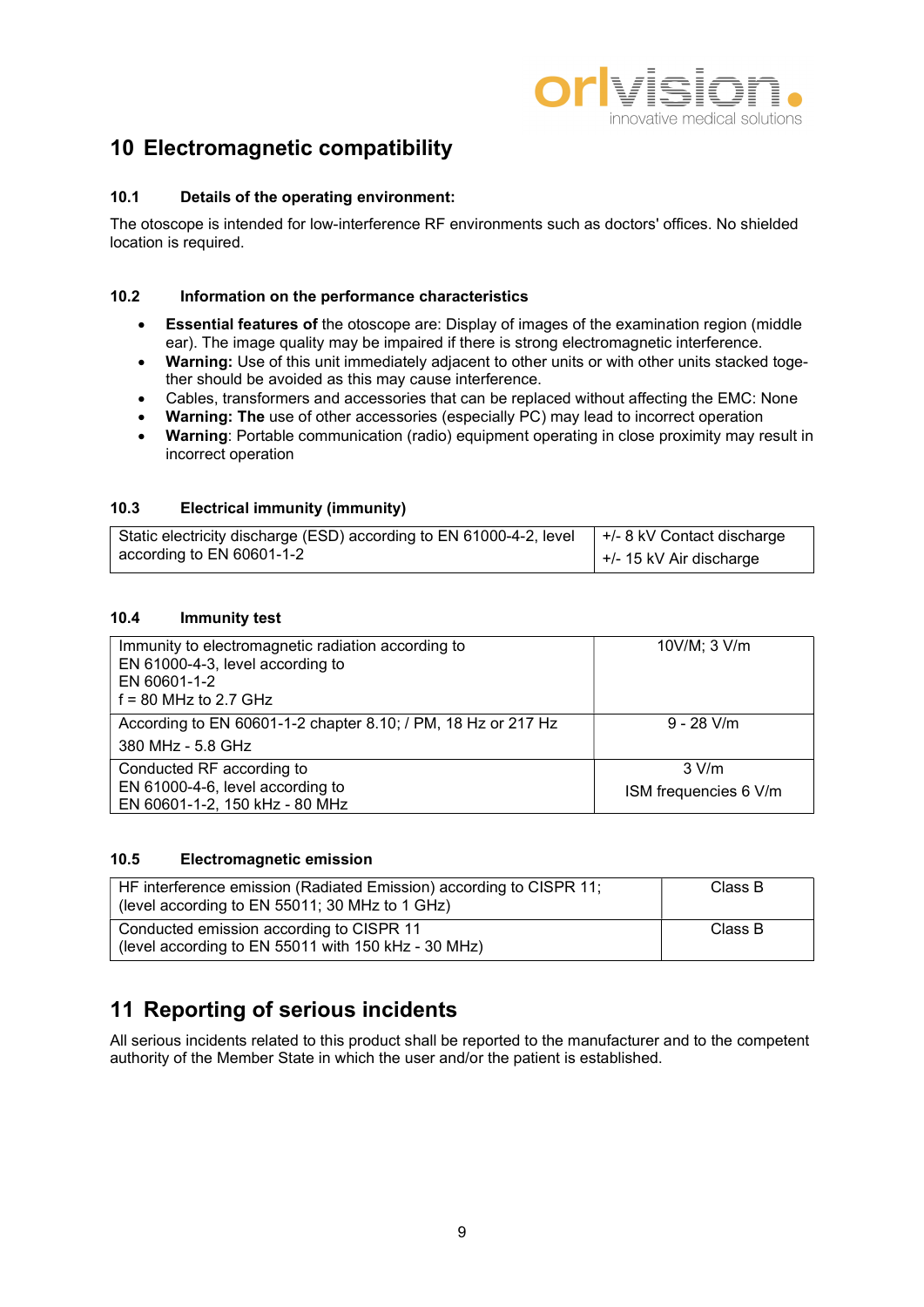

| <b>IANICA</b> |  |  |
|---------------|--|--|
|               |  |  |
|               |  |  |
|               |  |  |
|               |  |  |
|               |  |  |
|               |  |  |
|               |  |  |
|               |  |  |
|               |  |  |
|               |  |  |
|               |  |  |
|               |  |  |
|               |  |  |
|               |  |  |
|               |  |  |
|               |  |  |
|               |  |  |
|               |  |  |
|               |  |  |
|               |  |  |
|               |  |  |
|               |  |  |
|               |  |  |
|               |  |  |
|               |  |  |
|               |  |  |
|               |  |  |
|               |  |  |
|               |  |  |
|               |  |  |
|               |  |  |
|               |  |  |
|               |  |  |
|               |  |  |
|               |  |  |
|               |  |  |
|               |  |  |
|               |  |  |
|               |  |  |
|               |  |  |
|               |  |  |
|               |  |  |
|               |  |  |
|               |  |  |
|               |  |  |
|               |  |  |
|               |  |  |
|               |  |  |
|               |  |  |
|               |  |  |
|               |  |  |
|               |  |  |
|               |  |  |
|               |  |  |
|               |  |  |
|               |  |  |
|               |  |  |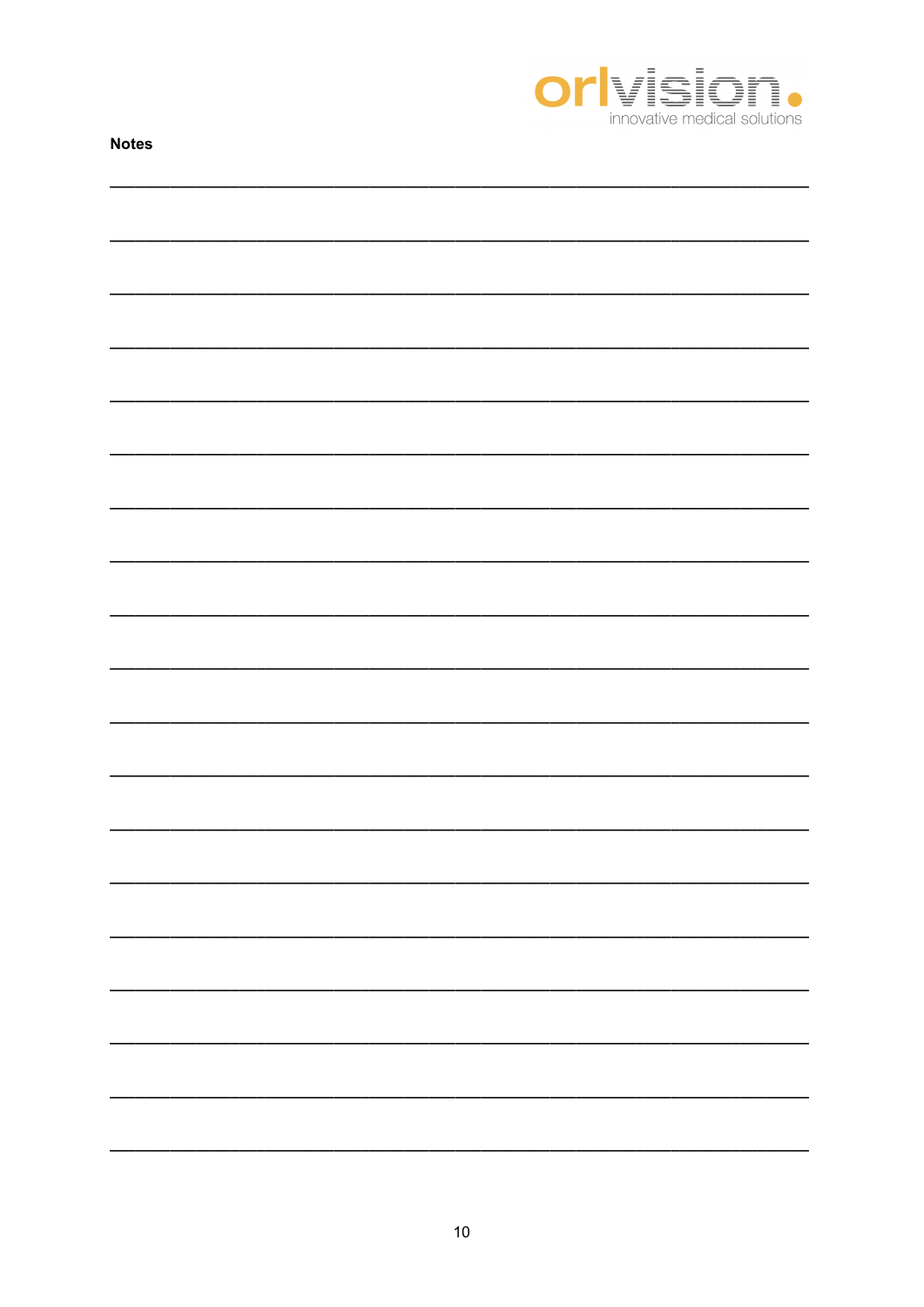

| <b>Notes</b> |  |
|--------------|--|
|              |  |
|              |  |
|              |  |
|              |  |
|              |  |
|              |  |
|              |  |
|              |  |
|              |  |
|              |  |
|              |  |
|              |  |
|              |  |
|              |  |
|              |  |
|              |  |
|              |  |
|              |  |